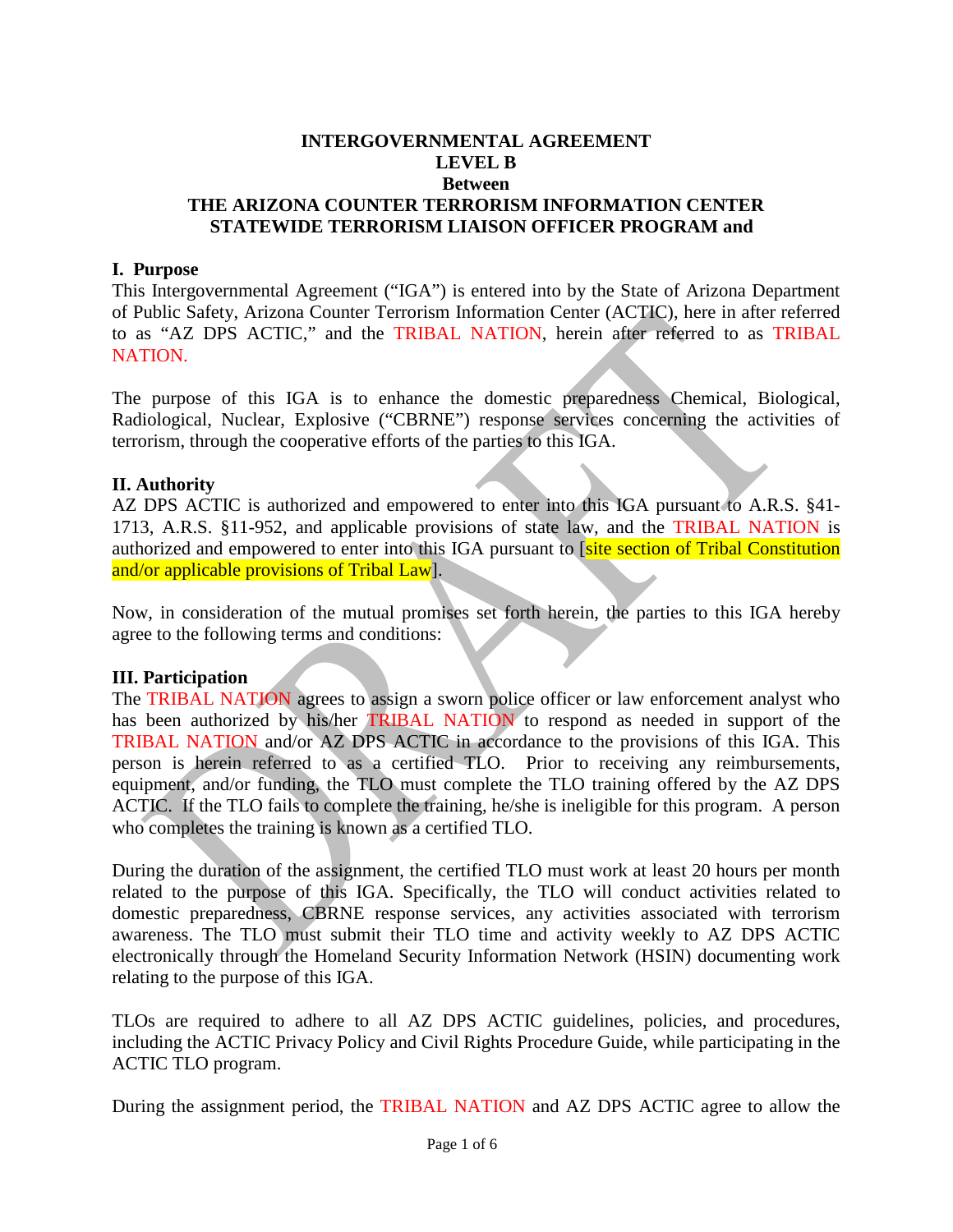certified TLO to maintain all benefits, rights, and privileges available to said certified TLO as if they were assigned on a full-time basis to the TRIBAL NATION during this period. The assigned certified TLO must abide by all of the applicable rules and regulations of the TRIBAL NATION and are subject to its disciplinary process.

# **IV. Equipment**

The equipment purchased for and assigned to said certified TLO shall be CBRNE capable and shall remain in the custody of the TRIBAL NATION for use by the certified TLO pursuant to this IGA.

Contingent upon the availability of Homeland Security Grant funding, equipment will be acquired by AZ DPS ACTIC. Equipment will be purchased from the current list of authorized equipment approved by the AZ DPS ACTIC Director and in support of the Federal Department of Homeland Security authorized equipment list.

All assigned and purchased equipment issued to a certified TLO pursuant to this IGA will be maintained in good working order by the TRIBAL NATION. The TRIBAL NATION will be required to make all necessary repairs to equipment. In the event that issued or purchased equipment is damaged, lost, stolen or no longer operative, the TRIBAL NATION will be responsible for the expenses for replacement in kind, repair, or reimbursement, whichever is applicable.

An annual inventory of equipment issued to the TRIBAL NATION and assigned to certified TLO(s) will be conducted by the TRIBAL NATION and presented to the Director of AZ DPS ACTIC in writing no later than the first day of May following each year this IGA is in effect.

The TRIBAL NATION represents that it is insured and will include all equipment, provided pursuant to this agreement, within the scope of the TRIBAL NATION's insurance coverage.

## **V. Reimbursement for Travel Expenses**

Each Tribal Nation is responsible to apply for reimbursement of all travel expenses related to a State of Arizona emergency incident (i.e. FEMA, AZ DEMA, etc.).

Travel for AZ DPS ACTIC approved TLO training shall be reimbursed by AZ DPS ACTIC, subject to availability of grant funding, in accordance with Arizona Department of Administration guidelines.

## **VI. Non-discrimination**

The Parties shall comply with Executive Order 2009-09, which mandates that all persons, regardless of race, color, religion, sex, age, national origin or political affiliation, shall have equal access to employment opportunities, and all other applicable State and Federal employment laws, rules, and regulations, including the Americans with Disabilities Act. The TRIBAL NATION shall take affirmative action to ensure that applicants for employment and employees are not discriminated against due to race, creed, color, religion, sex, national origin or disability.

## **VII. Indemnification**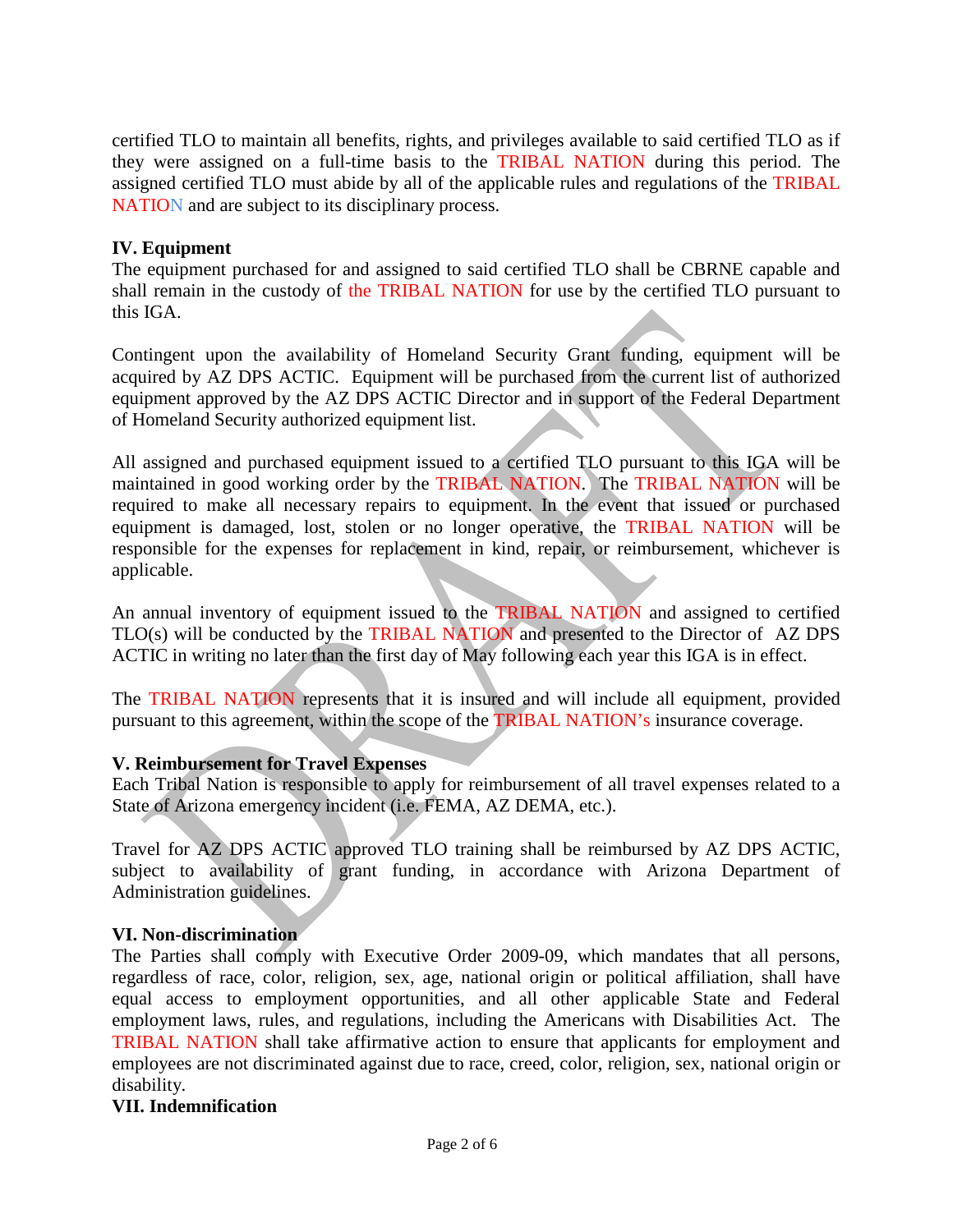Each party (as "Indemnitor") agrees to indemnify, defend, and hold harmless the other party (as "Indemnitee") from and against any and all claims, losses, liability, costs, or expenses (including reasonable attorney's fees) (hereinafter referred to as "Claims") arising out of bodily injury of any person (including death) or property damage, but only to the extent such Claims which result in vicarious/derivative liability to the Indemnitee are caused by the act, omission, negligence, misconduct, or other fault of the Indemnitor, its officers, agents, employees, or volunteers.

# **VIII. Arbitration**

To the extent required by A.R.S. §§ 12-1518(B) and 12-133, the Parties agree to resolve any dispute arising out of this agreement by arbitration. Unresolved issues will be submitted to a three-member panel consisting of the President or Vice-President of the TRIBAL NATION or their delegated representative and the Director of the DPS ACTIC or the Director's delegated representative, and an impartial representative to be mutually agreed upon by the parties. The decision of the Panel shall be final.

# **IX. No Waiver of Sovereign Immunity**

The parties shall have such immunity as provided by applicable federal, state or tribal law, and nothing in this IGA shall be construed as a waiver of sovereign immunity by the TRIBAL NATION, whether express or implied, or as a consent to the jurisdiction of any Federal or State Court.

# **X. Effective Date/Duration**

This IGA shall become effective upon the final signature on the three (3) originals and shall remain in effect until such time that either party submits a 30-day written notice to terminate this IGA to the other party. Any modification of this IGA shall be by written amendment executed by the governing bodies of both parties.

This IGA replaces any and all previous IGA's regarding TLO Level B participation executed by the parties regarding domestic preparedness CBRNE response services and the TLO program.

## **XI. Termination/Cancellation**

Either party may terminate this IGA for convenience or cause upon thirty (30) days written notice to the other party.

In accordance with Department of Homeland Security grant guidelines for equipment purchased:

- 1) Upon termination of this IGA, all assigned and purchased equipment acquired pursuant to this IGA shall be returned to AZ DPS ACTIC or reimbursed at current market value for said equipment.
- 2) Said equipment shall be returned to AZ DPS ACTIC immediately upon breach or termination of this IGA.
- 3) After the serviceable life of the equipment, final disposition is the responsibility of the TRIBAL NATION.

Any notice required to be given under this IGA will be provided by mail to: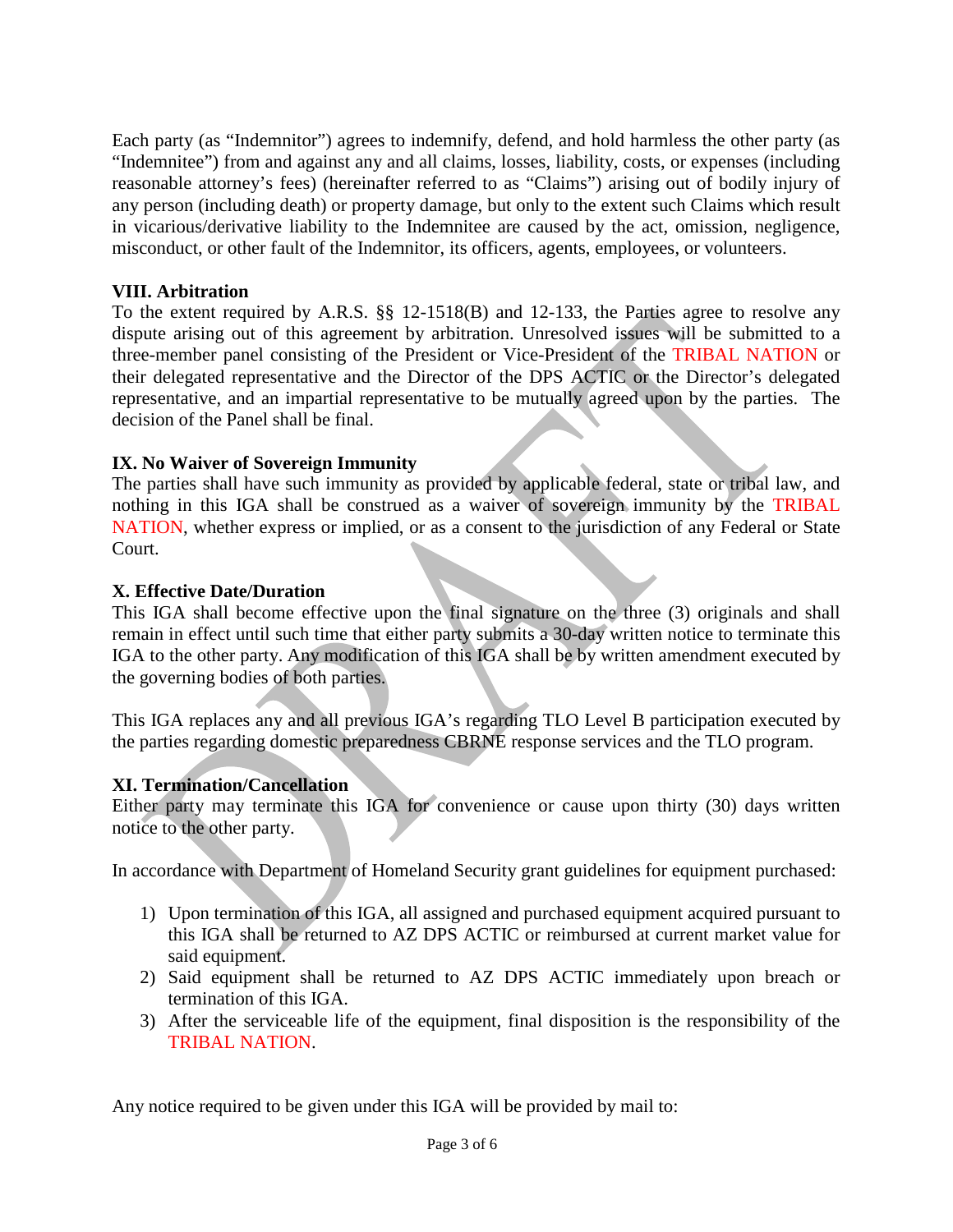AZ DPS Commander of DPS Intelligence Bureau Arizona Counter Terrorism Information Center P.O. Box 6638 – MD 3900 Phoenix, Arizona 85005-6638

TRIBAL NATION Tribal Chairperson ADDRESS

# **XII. Conflict of Interest**

This Agreement is subject to cancellation for conflicts of interest under the provisions of A.R.S. § 38-511.

## **XIII. Audit of Records**

Pursuant to A.R.S. § 35-214, the [other side] shall retain and shall contractually require each subcontractor to retain all data, books and other records ("records") relating to this Agreement for a period of five years after completion of the Agreement. All records shall be subject to inspection and audit by the State at reasonable times. Upon request, the [other side] shall produce the original of any or all such records. TLO time shall be recorded and submitted to ACTIC through the Homeland Security Information Network (HSIN).

#### **XIV. Fees**

In no event shall either party charge the other for any administrative fees for any work performed pursuant to this IGA.

#### **XV. Jurisdiction**

The TRIBAL NATION accepts the responsibility to respond to all CBRNE and suspected terrorism related incidents in its jurisdiction and notify AZ DPS ACTIC as soon as possible, and in accordance with the TRIBAL NATION's emergency response guidelines and Department of Homeland Security (DHS) guidelines, as applicable.

#### **XVI. Worker's Compensation Benefits**

Pursuant to A.R.S. §23-1022 D., for the purposes of worker's compensation coverage, all employees covered by this IGA shall be deemed to be an employee of both agencies. The primary employer shall be solely liable for payment of worker's compensation benefits.

#### **XVII. Non-Availability of Funds**

This IGA shall be subject to available funding, and nothing in this IGA shall bind any party to expenditures in excess of funds appropriated and authorized for purposes outlined in this agreement.

**XVIII. Relationship of Parties** – Each party to this Agreement shall act in its individual capacity and not as an agent, employee, partner, joint venturer, associate, or any other representative capacity of the other. Each party shall be solely and entirely responsible for its acts or the acts of its agents and employees during the performance of this Agreement.

**XIX. E-Verify** – To the extent applicable under A.R.S. § 41-44-1, the parties and their respective subcontractors warrant compliance with all federal immigration laws and regulations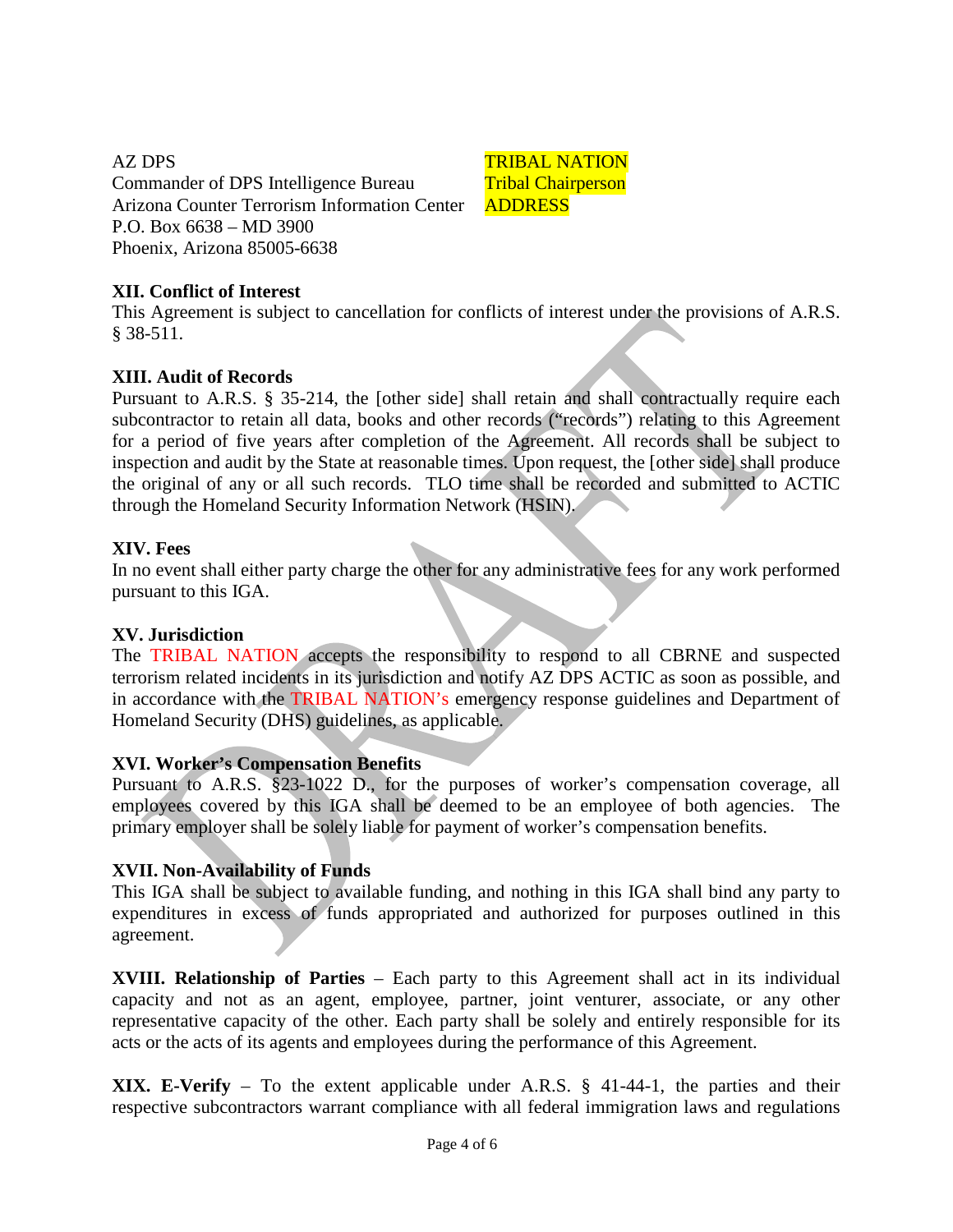that relate to their employees and compliance with the E-Verify requirements under A.R.S. § 23- 214(A). The parties' or a subcontractor's breach of the above-mentioned warranty shall be deemed a material breach of the Agreement and may result in the termination of the Agreement by either party under the terms of the Agreement. The parties each retain the legal right to randomly inspect the papers and records of the other party and the other party's subcontractors who work under this Agreement to ensure that the other party and its subcontractors are complying with the above-mentioned warranty. The parties warrant to keep their respective papers and records open for random inspection during normal business hours by the other party.

**XX. Scrutinized Business Operations** – Pursuant to A.R.S. §§ 35-391.06 and 35-393.06, each party certifies that it does not have a scrutinized business operation, as defined in A.R.S. §§ 35- 391 and 35-393, in either Sudan or Iran.

# **[SIGNATURES ON THE NEXT PAGE]**